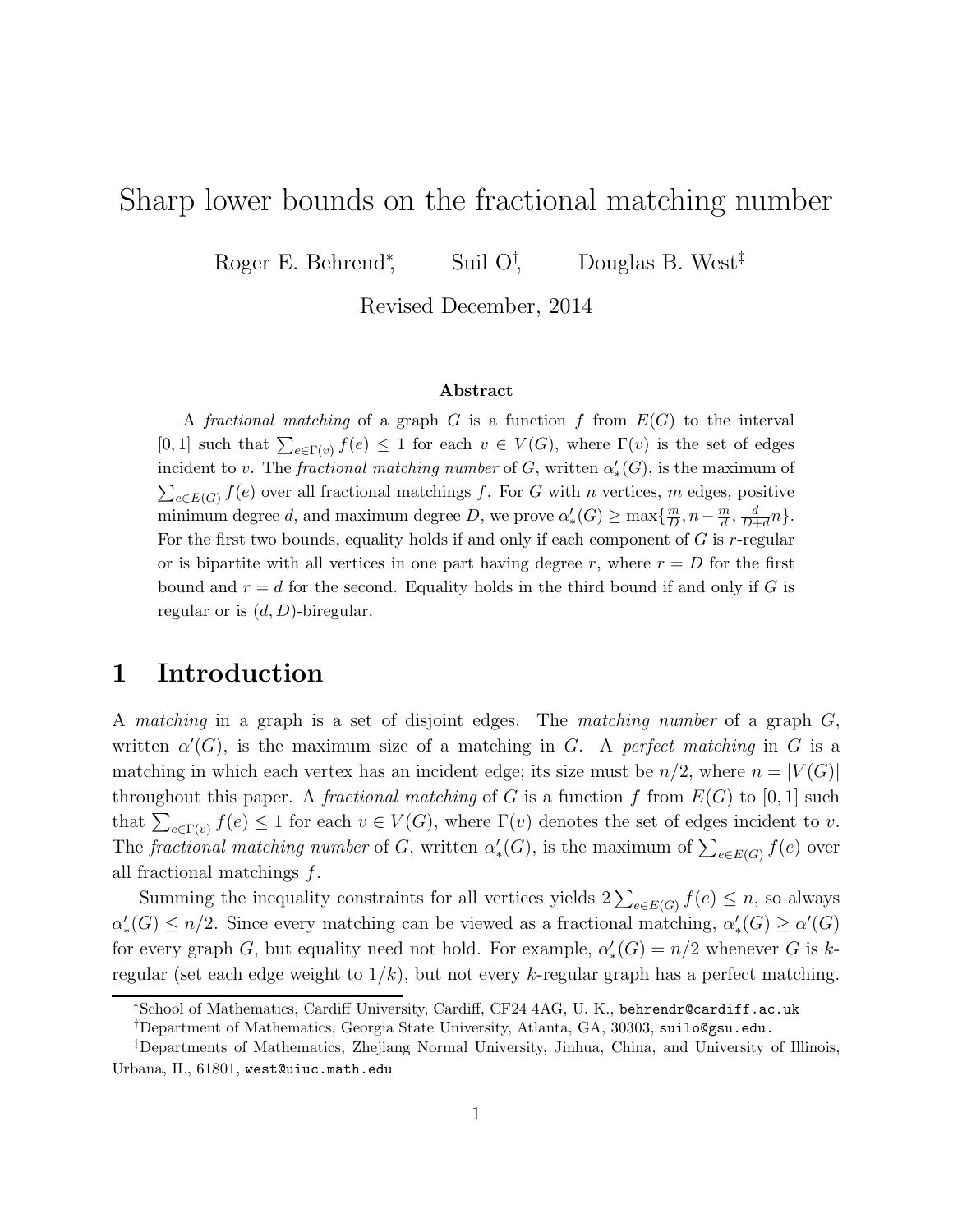A *fractional perfect matching* is a fractional matching f such that  $\sum_{e \in \Gamma(v)} f(e) = 1$  for every vertex v, which occurs if and only if  $\alpha'_{*}(G) = n/2$ .

In our discussion, we exclude isolated vertices, since doing so does not change the fractional matching number and eliminates possible divisions by 0 in the bounds. Hence our graphs also always have at least two vertices. We prove three lower bounds on  $\alpha'_{*}(G)$  for every such graph  $G$ , and for each we characterize the graphs achieving equality. For  $G$  with n vertices, m edges, minimum degree d, and maximum degree  $D$ , we prove

$$
\alpha'_{*}(G) \ge \max \left\{ \frac{m}{D}, n - \frac{m}{d}, \frac{d}{D+d}n \right\}.
$$

The first bound is trivial, obtained by setting each edge weight to  $1/D$ . Nevertheless, the three bounds are independent in the sense that none implies another. We illustrate this with two simple families of graphs: non-star trees and *n*-vertex wheels with  $n \geq 5$ . The *n*-vertex *wheel* is obtained from the cycle  $C_{n-1}$  by adding a vertex adjacent to all vertices on the cycle.

$$
\begin{array}{c|c|c|c|c} & n-\frac{m}{d} & \frac{d}{d+D}n & \frac{m}{D} \\ \hline \text{non-star tree} & 1 & \frac{n}{D+1} & \frac{n-1}{D} & \text{increasing order} \\ \text{wheel with } n \ge 5 & \frac{n+2}{3} & \frac{3n}{n+2} & 2 & \text{decreasing order} \end{array}
$$

In fact, the third bound is always between the other two. This follows from the fact that it is a weighted average of the first two:

$$
\frac{D}{d+D}\frac{m}{D} + \frac{d}{d+D}\left(n - \frac{m}{d}\right) = \frac{d}{d+D}n.
$$

Thus proving the second bound will also prove the third, since the first is trivial.

When G is regular,  $d = D = 2m/n$ , so all three bounds equal  $n/2$  and hold with equality. Equality can also hold when  $G$  has non-regular components. For either of the first two bounds, equality holds precisely when each regular component has degree  $r$  and each nonregular component is bipartite with all vertices of one part having degree r, where  $r = D$ for the first bound and  $r = d$  for the second.

Since the third bound is the weighted average of the first two, it holds with equality only when they both hold with equality. This requires that  $G$  is regular or that all components are  $(d, D)$ -biregular, where a graph is  $(a, b)$ -biregular if it is bipartite with the vertices of one part all having degree  $a$  and the others all having degree  $b$ . Note that for the first two bounds the condition is applied to each component independently, while for the third bound it is a global choice for all components at once.

When G is bipartite, it is easy to push weights to integers by alternately increasing and decreasing weights along paths or cycles of edges with non-integer weights. Thus  $\alpha'_{*}(G)$  =  $\alpha'(G)$  when G is bipartite (see Theorem 2.1.3 of [3]). Hence any lower bound on  $\alpha'_{*}(G)$  is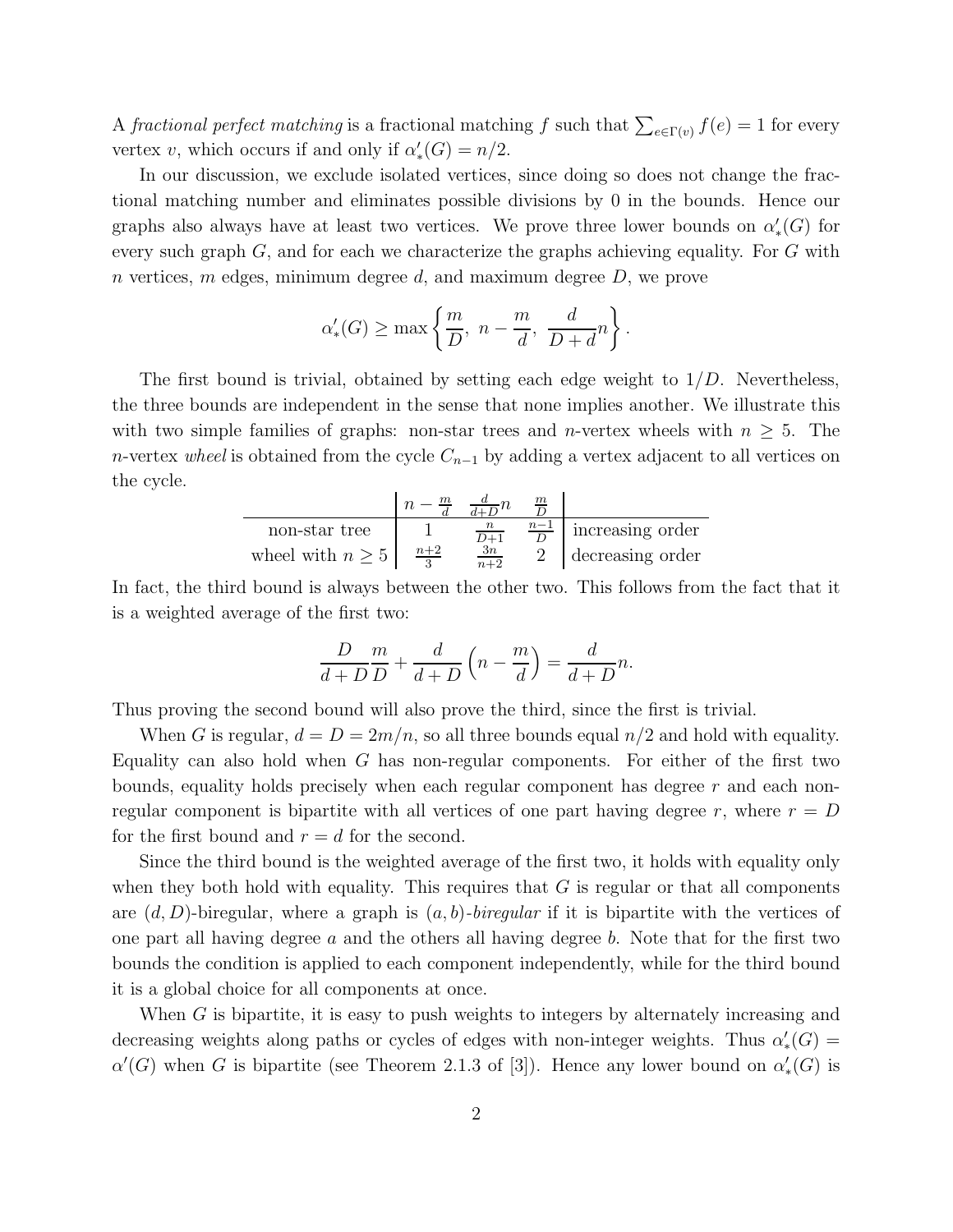also a lower bound on  $\alpha'(G)$  when G is bipartite. Our third bound improves a classical such lower bound in many cases. It is well known that a bipartite graph G with parts X and Y and minimum degree d satisfies  $\alpha'(G) \ge \min\{2d, |X|, |Y|\}.$  When  $D + d < n/2$ , the lower bound  $\frac{d}{D+d}n$  exceeds 2d and hence is stronger.

In the proof, we use a fractional analogue of the famous Berge–Tutte Formula [1] for the matching number. For a graph H, let  $o(H)$  denote the number of components of H having an odd number of vertices. Given a graph G and  $S \subseteq V(G)$ , define the *deficiency* def(S) by  $\text{def}(S) = o(G - S) - |S|$ , and let  $\text{def}(G) = \max_{S \subseteq V(G)} \text{def}(S)$ . The Berge–Tutte Formula is the equality  $\alpha'(G) = \frac{1}{2}(n - \text{def}(G))$ . The special case  $\alpha'(G) = n/2$  reduces to Tutte's 1-Factor Theorem [4]: a graph G has a perfect matching if and only if  $o(G-S) \leq |S|$  for all  $S \subseteq V(G)$ . (A 1*-factor* of G is a subgraph whose edges form a perfect matching.)

For the fractional analogue, let  $i(H)$  denote the number of isolated vertices in H. Let  $\text{def}_*(S) = i(G-S) - |S|$  and  $\text{def}_*(G) = \max_{S \subseteq V(G)} \text{def}_*(S)$ . The fractional analogue of Tutte's 1-Factor Theorem is that G has a fractional perfect matching if and only if  $i(G - S) \leq |S|$ for all  $S \subseteq V(G)$  (implicit in Pulleyblank [2]), and the fractional version of the Berge–Tutte Formula is  $\alpha'_{*}(G) = \frac{1}{2}(n - \text{def}_{*}(G))$  (see [3], pages 19–20).

### $2$  Sharp Lower Bounds for  $\alpha'_{*}$  $_{*}^{\prime }(G)$

Although the lower bound  $m/D$  is trivial, we give another proof of it by the same fractional Berge–Tutte method as for the bound  $n - \frac{m}{d}$  $\frac{m}{d}$  in order to obtain a short proof of the characterization of equality. Later we provide another approach to that characterization.

The exclusion of isolated vertices in Theorem 1 is used implicitly at several points in the proof. It ensures that  $d$  and  $D$  are both nonzero and that both parts are nonempty when the graph is bipartite. An *independent set* is a set of vertices inducing no edges. Let [A, B] denote the set of edges in G with endpoints in A and B.

Theorem 1. *For an* n*-vertex graph* G *with* m *edges, positive minimum degree* d*, and maximum degree* D*,*

$$
\alpha'_{*}(G) \ge n - \frac{m}{d} \quad \text{and} \quad \alpha'_{*}(G) \ge \frac{m}{D}.\tag{1}
$$

*For each bound, equality holds if and only if each component of* G *is* r*-regular or is a bipartite graph with all vertices in one part having degree* r*, where* r *is the relevant member of* {d, D}*.*

*Proof.* The number of vertices, number of edges, and fractional matching number are additive over components, and the claimed lower bounds become stronger when the minimum degree increases or the maximum degree decreases. Hence it suffices to prove the claims when  $G$  is connected. We have also observed the bounds and equalities for regular graphs, so we may assume  $d < 2m/n < D$ .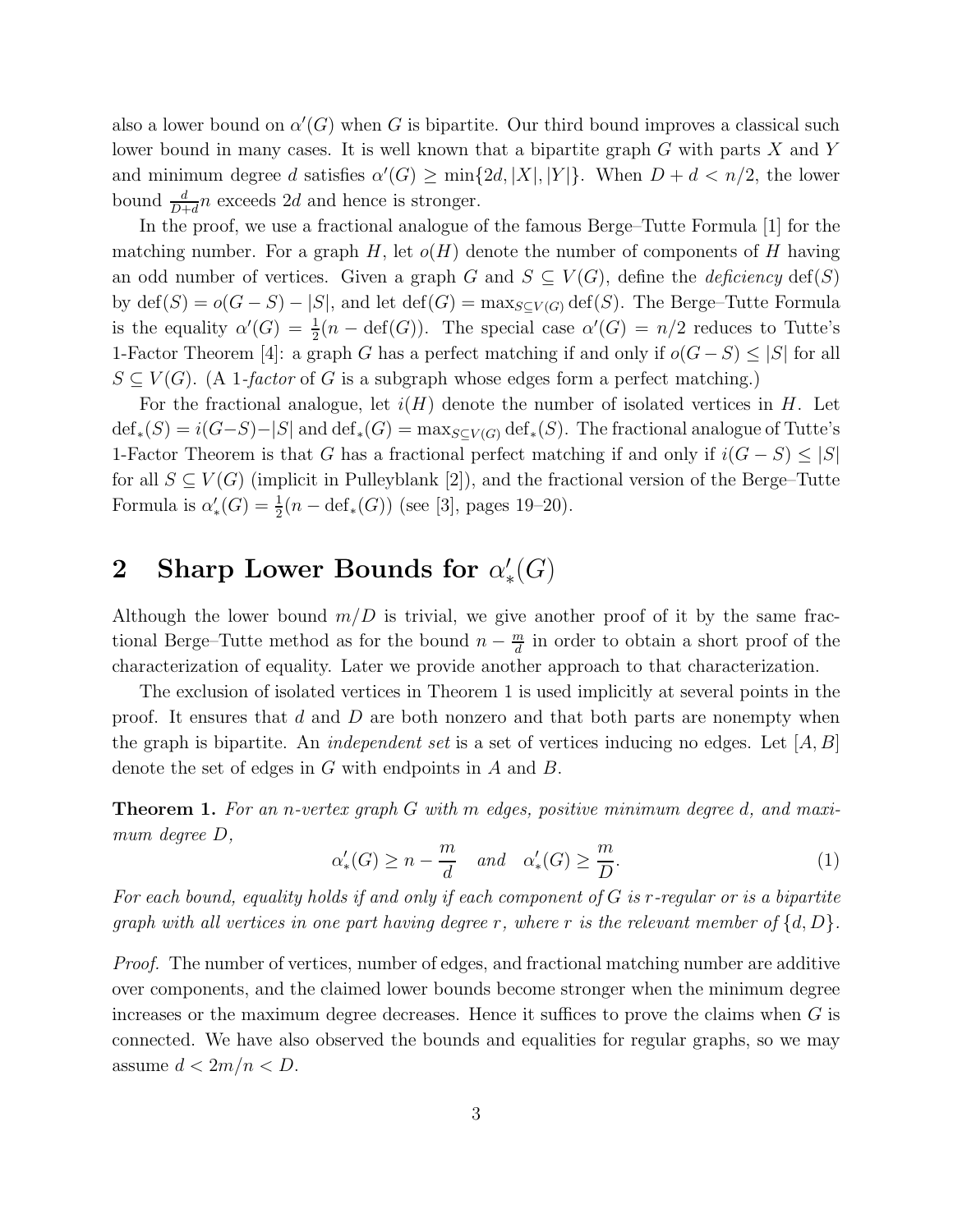By the fractional Berge–Tutte Formula,  $\alpha'_{*}(G) = \frac{1}{2}(n - \text{def}_{*}(S))$  for some  $S \subseteq V(G)$ . If  $S = \emptyset$ , then  $\alpha'_{*}(G) = n/2$  and the bounds hold, but not with equality, since G is not regular. Hence we may assume  $S \neq \emptyset$  and  $\text{def}_*(S) > \text{def}_*(\emptyset) = 0$ . Let Q be the set of isolated vertices in  $G-S$ , so def<sub>\*</sub> $(S) = |Q| - |S|$  and Q is nonempty. Let  $R = V(G) - S - Q$ .

Note that  $2m$  counts each edge twice; we group contributions by vertices. At least  $d|Q|$ edges are incident to Q. At most  $D|S|$  edges are incident to S, including all of  $[Q, S]$ , and the remaining edges are incident to  $R$ . We thus have

$$
2d|Q| + d|R| \le 2m \le 2D|S| + D|R|.
$$
 (2)

Using  $n = |Q| + |S| + |R|$  and  $\text{def}_*(S) = |Q| - |S|$ , we obtain

$$
d(n + \operatorname{def}_{*}(S)) \le 2m \le D(n - \operatorname{def}_{*}(S)),
$$
\n(3)

and then  $\alpha'_{*}(G) = \frac{1}{2}(n - \text{def}_{*}(S))$  yields

$$
d(n - \alpha'_*(G)) \le m \le D\alpha'_*(G),\tag{4}
$$

which are the desired bounds.

When G is not regular, equality in either bound requires equality in the appropriate part of (2). If  $2d|Q| + d|R|$  counts each edge twice, then only edges of  $[S, Q]$  are incident to S. Since  $[Q, R] = \emptyset$ , and we have reduced to G being connected, we conclude that  $R = \emptyset$  and that S is independent. Now G is bipartite, and every vertex of Q has degree d.

Similarly, if every edge contributes exactly twice to  $2D|S| + D|R|$ , then again only edges of  $[S, Q]$  are incident to S (edges from S to R would contribute 3 to the count, and edges within S would contribute 4). As before, we conclude that  $R = \emptyset$  and that S is independent. Thus G is bipartite, and every vertex of S has degree D.

Finally, let G be connected and bipartite with parts X and Y such that each vertex of X has degree r. If  $r = d$ , then to show equality in  $\alpha'_{*}(G) \geq n - m/d$  we find S such that  $\text{def}_{*}(S) = \frac{2m}{d} - n$ . Let  $S = Y$ , so  $i(G - S) = |X|$ , and X plays the role of Q above. Since  $m = d|X|$ , we have  $\text{def}_{*}(S) = i(G - S) - |S| = |X| - (n - |X|) = \frac{2m}{d} - n$ , as desired.

When G is bipartite,  $\alpha'_{*}(G)$  is bounded above by the size of the smaller part, since those vertices group the edges into disjoint sets that receive weight at most 1. Hence when  $r = D$ and the vertices in X all have degree D, we have  $|Y| \ge |X| = \frac{m}{D}$  $\frac{m}{D}$ .  $\Box$ 

Corollary 2. *If* G *has* n *vertices, positive minimum degree* d*, and maximum degree* D*, then*

$$
\alpha'_{*}(G) \ge \frac{d}{D+d}n,
$$

*with equality if and only if* G *is regular or is* (d, D)*-biregular.*